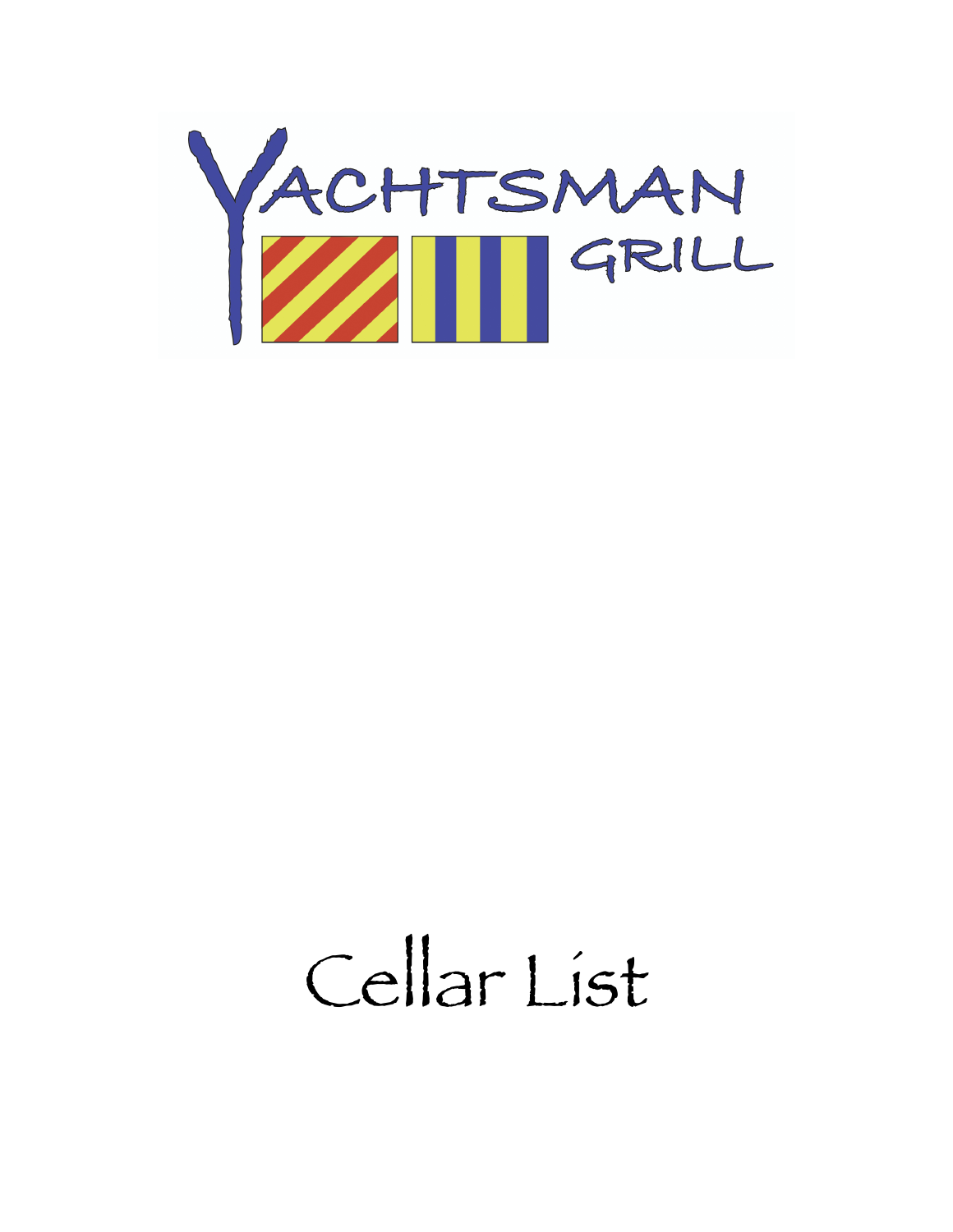## Red Wines

| North American Cabernets                         |         |            |
|--------------------------------------------------|---------|------------|
| Beringer "Private Reserve", Napa Valley          | 2007/10 | 265        |
| Brandlín Estate Grown, Mount Veeder, Napa Valley | 2011    | 110        |
| Chateau St. Michelle, Napa Valley                |         | 60         |
| Clos Duval Estate, Napa Valley                   | 2015    | 125        |
| Decoy by Duckhorn, Napa Valley                   | 2016    | 60         |
| Duckhorn, Napa Valley                            | 2014    | <b>120</b> |
| Duckhorn "The Discussion", Napa Valley           | 2010/12 | 270        |
| Emerson Brown, Napa Valley                       | 2013    | 145        |
| Far Niente, Napa Valley                          | 2014    | 340        |
| Físher "Coach Insígnía" Napa Valley              | 2012    | 215        |
| Frank Family, Napa Valley                        |         | 110        |
| Grgich Hills Estate Grown, Napa Valley           | 2014    | 145        |
| Hess Collection "The Lion", Napa Valley          | 2013    | 350        |
| Hillbrand Showcase "East Block", Ontario         | 2010    | 65         |
| Insígnía Joseph Phelps, Napa Valley              | 2016    | 560        |
| Joseph Phelps Estate Grown, Napa Valley          | 2016    | 160        |
| Lail Vineyards "J. Daniel Cuvée" Napa Valley     | 2006    | 275        |
| Mount Veeder Winery, Napa Valley                 | 2012/16 | 95         |
| Nickel and Nickel "C.C. Ranch", Oakville         | 2014    | 245        |
| Peter Míchaels les Pavots, Sonoma County         |         | 470        |
| Robert Mondaví "50th Anníversary", Napa Valley   | 2014    | 185        |
| Robert Mondaví "Napa Valley", Napa Valley        | 2015    | 85         |
| Robert Mondaví "Oakville", Napa Valley           | 2011    | 115        |
| Robert Mondaví Reserve, Napa Valley              | 2009    | 265        |
| Sílverado"Solo", Napa Valley                     | 2010    | 200        |
| Sílver Oak, Napa Valley                          | 2012/13 | 250        |
| Silver Oak, Alexander Valley                     |         | 165        |
| Stag's Leap "Artemis", Napa Valley               | 2016    | 115        |
| Sebastiani, Sonoma County,                       |         | 70         |
| Two Vines, Colombia Valley                       |         | 35         |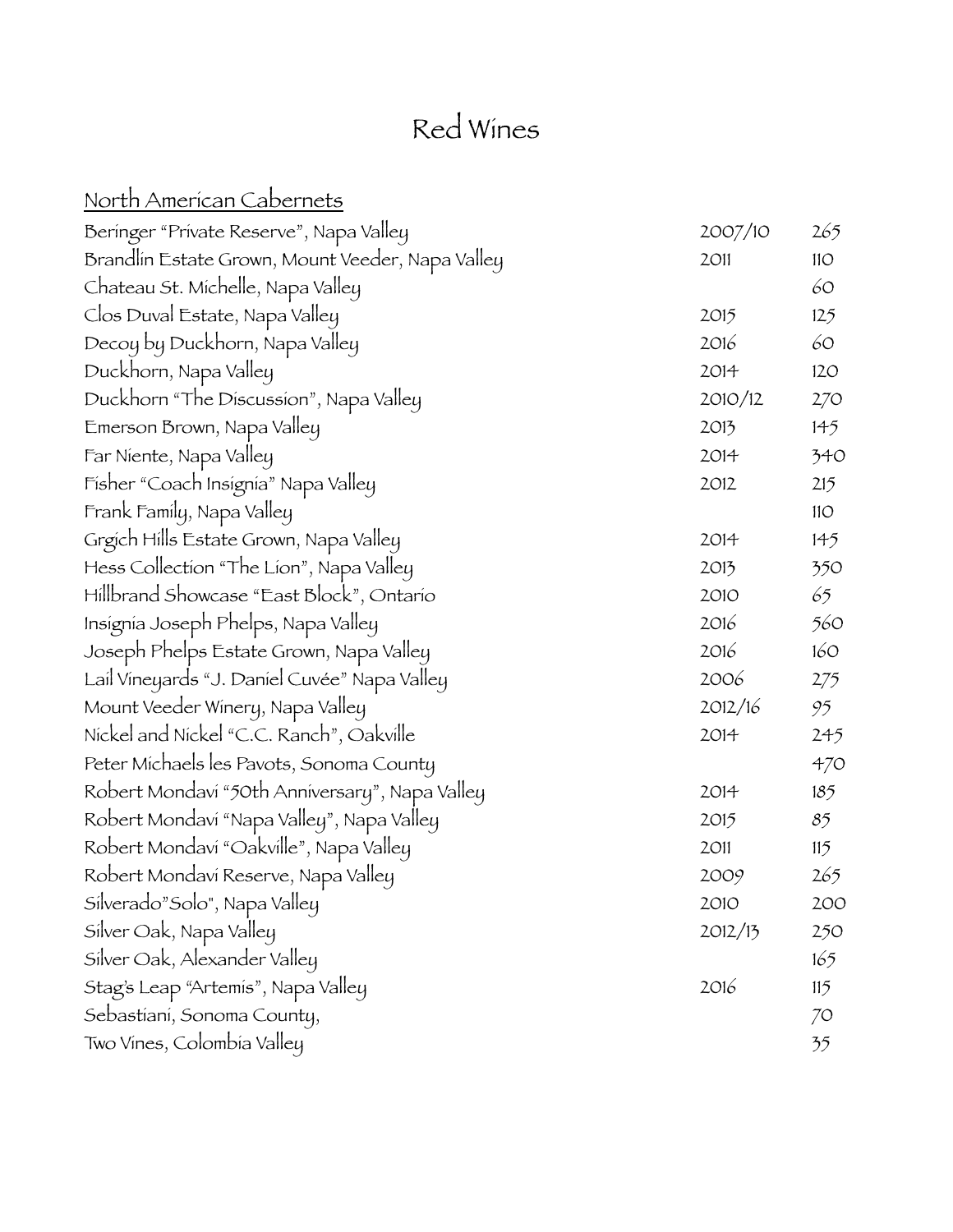#### Other New World Reds

| Beaulieu Vineyard "Tapestry" Reserve Red Wine, Napa Vally      | 2011    | 11O             |
|----------------------------------------------------------------|---------|-----------------|
| Billsboro Syrah, Sawmill Creek Vineyards, Finger Lakes, NY     | 2013    | 95              |
| Chateau St Jean Merlot, California                             | 2013    | 35              |
| Chateau Ste Michelle Merlot, Washington State                  | 2014    | 45              |
| Col Solare Red Wine, Columbia Valley, Washington State         | 2008    | 140             |
| Cuvaison "Estate Growth" Pinot Noir, Carneros                  | 2015    | 95              |
| Dalla Vallie "Collina", Napa Valley Red Wine                   | 2011    | 220             |
| Decoy by Duckhorn Merlot, Napa Valley                          | 2014/15 | 55              |
| Dona Paula Estate Malbec, Argentína                            | 2018    | 35              |
| Duckhorn Merlot, Napa Valley                                   | 2014    | 125             |
| Duckhorn Paraduxx Propríetary Red Wine, Napa Valley            | 2013    | 170             |
| Duckpond Pinot Noir, Williamette Valley, Oregon                | 2016    | 65              |
| Erath "Estate Selection" Pinot Noir, Willamette Valley, Oregon | 2015    | 72              |
| Golden Eye Pinot Noir, Anderson Valley, CA                     | 2015    | 125             |
| Inglenook "Rubicon" Blend, Napa Valley                         | 2010    | 275             |
| The Prisoner California Red Wine, Napa Valley                  | 2017    | 120             |
| Ravenswood Old Vine Zinfandel, Lodi, CA                        | 2015    | 40 <sup>°</sup> |
| Santa Rita Casa Real Estate Bottled Cabernet Sauvignon, Chile  | 2013    | 135             |
| St. Suprey "Elu" Merítage, Napa Valley                         | 2012    | 140             |
| Tenet Red Wine, Columbia Valley, Washington State              | 2015    | 140             |
| Trívento "Eolo" Malbec, Argentína                              | 2012    | 175             |
| Trívento Tríbu Malbec, Mendoza,                                |         | 32              |
| Twomey Merlot, Napa Valley                                     | 2012    | 135             |
| Williams Selyem Russian River Valley Pinot Noir, Sonoma County | 2016    | 195             |
| Yangarra Estate "McLaren Vale" Shiraz, Australia               | 2011    | 55              |

| Italy, Spain & Austria                         |      |                 |
|------------------------------------------------|------|-----------------|
| Cantine Volpi Barolo                           | 2013 | 100             |
| Castello di Albola Chianti Classico            | 2016 | 45              |
| Ceretto Dolcetto D'Alba "Rossana"              | 2015 | 60              |
| Corte Gíara Valpolícella Rípasso "La Groletta" | 2015 | 45              |
| Esterhazy Follig Blaufrankisch, Austria        | 2008 | 12 <sub>O</sub> |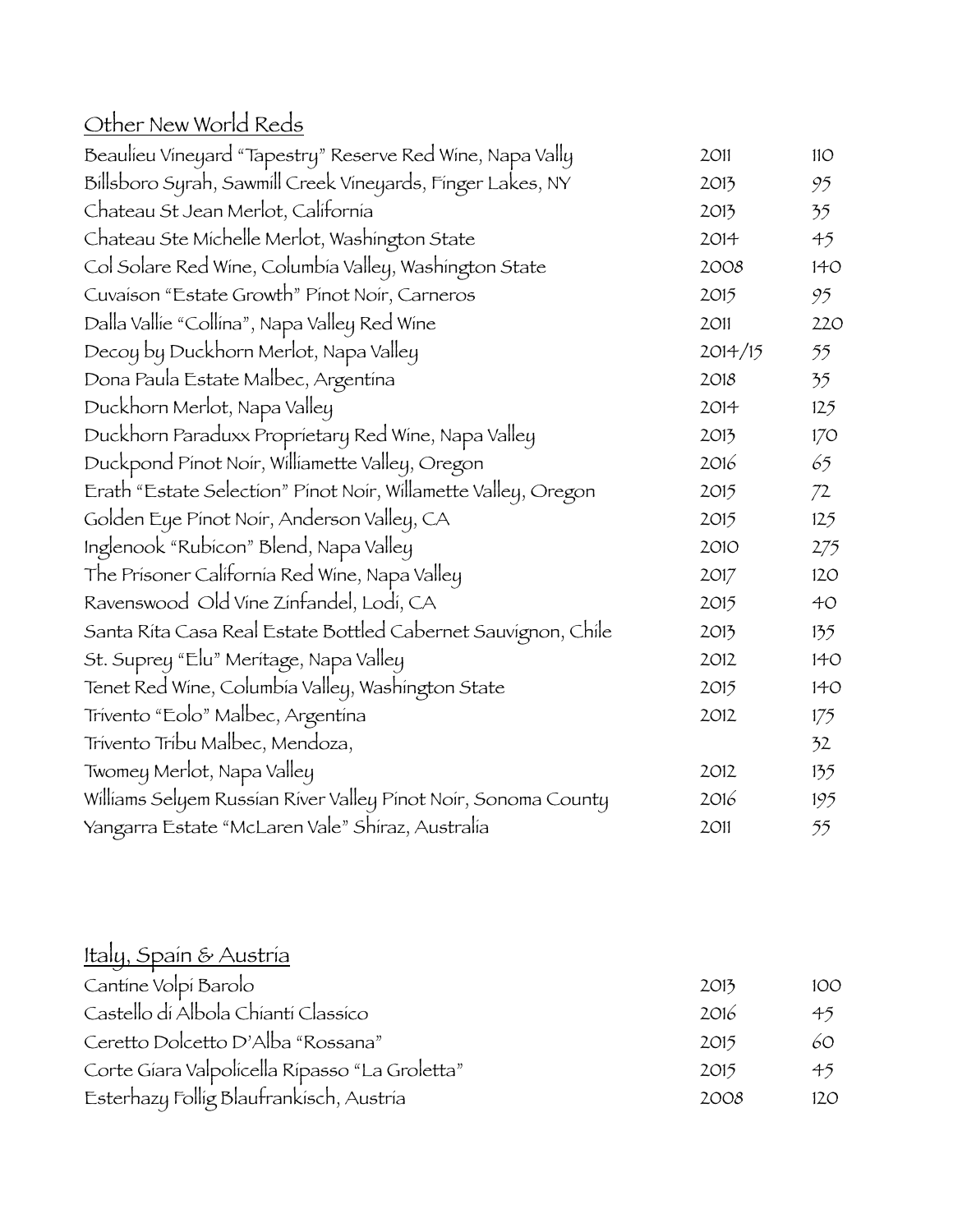| Esterhazy "Tesoro" Blend, Austría                | 2009 | 105 |
|--------------------------------------------------|------|-----|
| Gaja Ca' Marcanda "Magari", Toscany, Italy       | 2012 | 250 |
| Ornellaía dell'Ornellaía, Bolgherí, Italy        | 2014 | 395 |
| Marques de Murríeta "Dalmau" Ríoja               | 2012 | 130 |
| Tenuta San Guído "Sassícaía", Bolgherí, Italy    | 2014 | 375 |
| Villa Girardi Amarone della Valpolicella, Veneto | 2013 | 250 |

#### **France**

| Baron Philippe de Rothschild Mouton Cadet Reserve, Saint-Emilion    | 2012/14 | 75  |
|---------------------------------------------------------------------|---------|-----|
| Bouchard Pere & Fils "Réserve Bourgogne" Pinot Noir                 | 2017    | 42  |
| Bouchard Pere & Fils "Gevrey-Chambertin" Grand Vin de Bourgogne     | 2015    | 100 |
| Chateau Angelique de Monbousquet, Saint Emilion                     | 2013/14 | 79  |
| Chateau Beychevelle, Saint Julien                                   | 2011    | 195 |
| Chateau Clos de Jacobins, Saint Emilion Grand Cru                   | 2011    | 120 |
| Charteau Cos d'Estournel, Saint-Estephe                             | 2007    | 350 |
| Chateau Croizet-Bages "Pauillac" Grand Cru Classé                   | 2012    | 85  |
| Chateau de Chamirey "Mercurey" Grand Vin de Bourgogne               | 2014    | 110 |
| Chateau de Meursault Pommard Les Petits Noizons, Cote de Beaune     | 2014    | 75  |
| Chateau Gloría, Saint Julien                                        | 2014    | 135 |
| Chateau La Croix de Beaucaillou, Saint Julien                       | 2011/14 | 120 |
| Chateau Latour-Martillac Grand Cru Classé de Graves, Pessac-Léognan | 2011    | 70  |
| Chateau Mont-Redon Chateauneuf du Pape                              | 2014    | 80  |
| Chateau Prieure-Lichine Margaux, Grand Cru Classé                   | 2012    | 75  |
| Dourthe No.1, Bordeaux                                              | 2016    | 32  |
| Fugue de Nenín, Pomerol                                             | 2014    | 65  |
| Le Clarence de Haut-Brion, Grand Vin de Graves, Pessac-Léognan      | 2007    | 295 |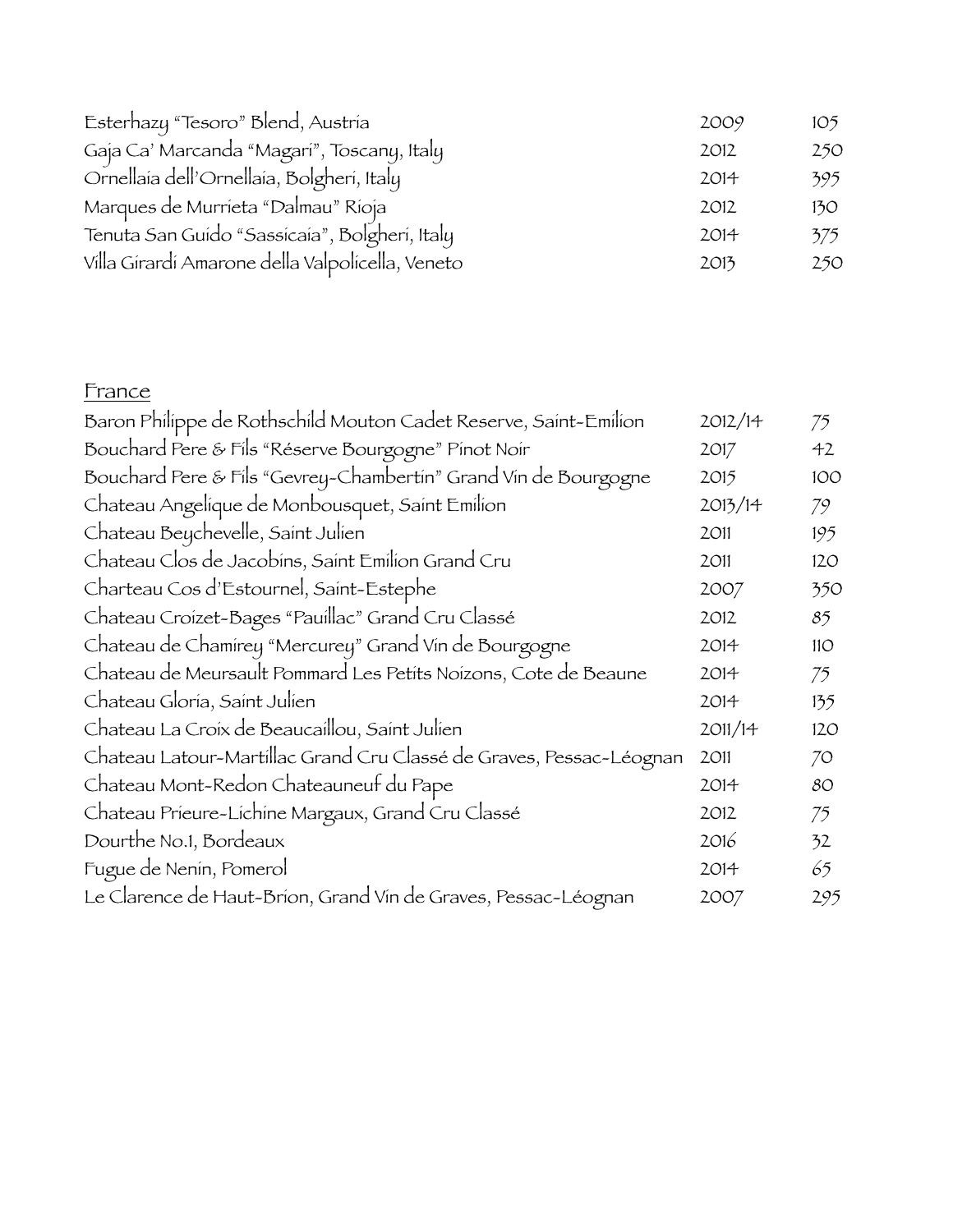### White Wines

#### New World

| 2013 | 70  |
|------|-----|
| 2016 | 35  |
| 2013 | 80  |
| 2017 | 70  |
| 2015 | 65  |
| 2016 | 79  |
| 2014 | 95  |
| 2017 | 130 |
| 2013 | 40  |
| 2015 | 125 |
|      | 11O |
| 2015 | 100 |
| 2015 | 38  |
| 2014 | 115 |
| 2015 | 32  |
| 2017 | 48  |
| 2015 | 60  |
| 2016 | 90  |
|      | 32  |
|      | 32  |
|      |     |

#### **France**

| 2012 | 75              |
|------|-----------------|
| 2016 | 40 <sup>1</sup> |
| 2015 | 160             |
| 2016 | 48              |
| 2017 | 55              |
| 2015 | 48              |
| 2014 | 60              |
|      |                 |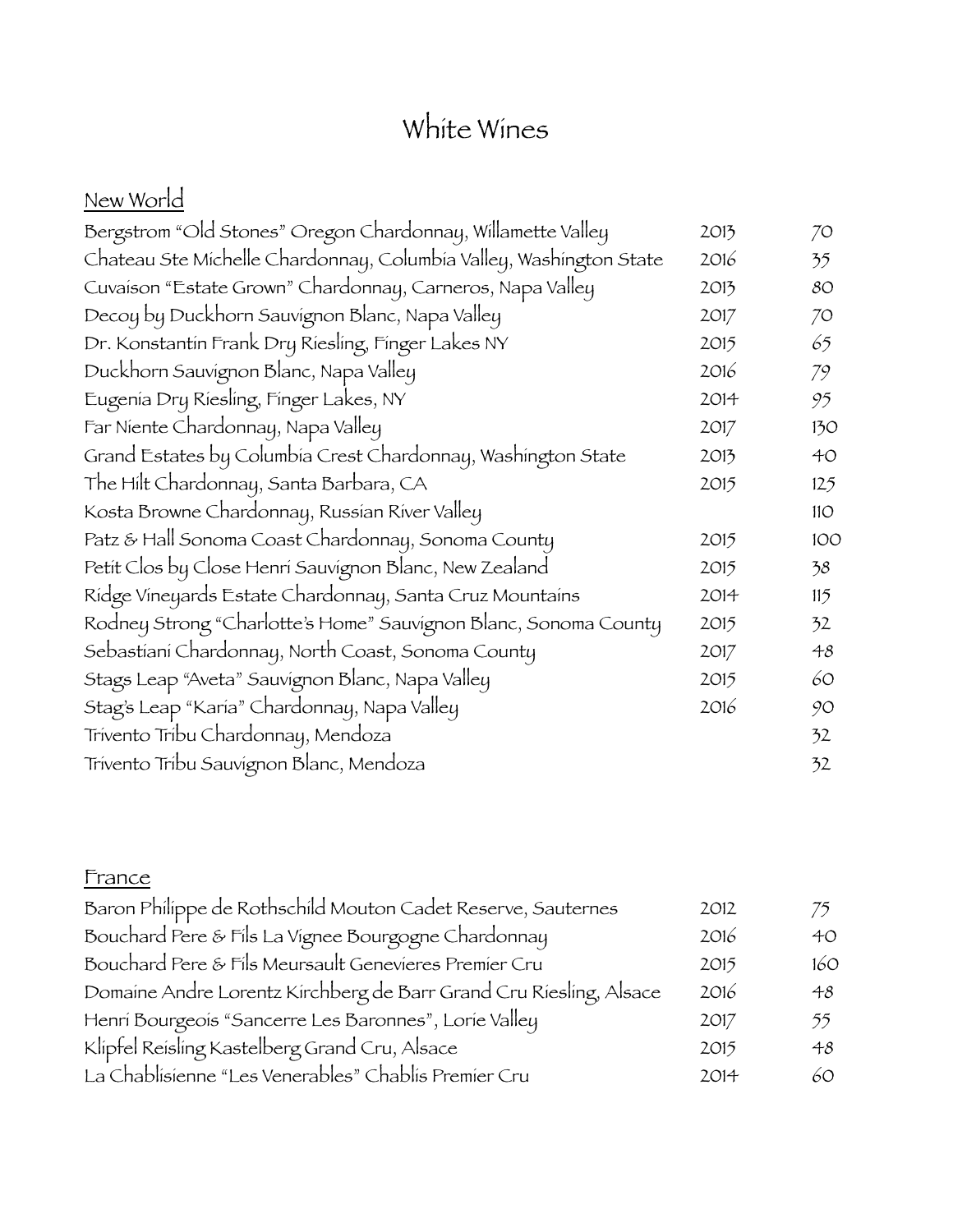| Paul Jaboulet Ainé "Parallele 45" Organic Wine, Côtes du Rhône | 2018 | 35  |
|----------------------------------------------------------------|------|-----|
| Paul Jaboulet Ainé "Secret de Famille" Viognier                | 2015 | 45  |
| William Fevre Chablis                                          | 2017 | 50  |
|                                                                |      |     |
|                                                                |      |     |
|                                                                |      |     |
| Other Old World Whites                                         |      |     |
| Castello del Poggio Moscato, Provincia Di Pavia, Italy         | 2015 | 35  |
| Elena Walch Castel Ringberg Pinot Grigio, Alto Adige, Italiy   | 2018 | 60  |
| Planeta Chardonnay, Sicily, Italy                              | 2015 | 55  |
| Rudi Pichler Gruner Veltliner, Smaragd, Austria                | 2013 | 115 |
| Siegbert Bimmele Riesling "Kabinett Trocken", Germany          | 2018 | 35  |
| Tement "Zieregg" Sauvignon Blanc, Austria                      | 2012 | 80  |
| Tenuta Ca' Vescovo Pínot Grígio, Italy                         | 2016 | 35  |

#### Rosé

| Carte Noire, Côtes de Provence                             | 2016 | 32              |
|------------------------------------------------------------|------|-----------------|
| Château de Saint-Martin Rosé Cru Classé, Côtes de Provence | 2018 | 50              |
| Clos Beylesse, Côtes de Provence                           | 2016 | 55              |
| Domaines Ott "BY OTT", Côtes de Provence                   | 2015 | 45              |
| Domaines Ott, "Chateau Romassan", Côtes de Provence        | 2017 | 80 <sup>°</sup> |
| Henri Bourgeois "Sancerre Rosé Les Baronnes"               | 2016 | 40              |
| Chateau la Coste, Coteaux D'Aix en Provence                |      | 50.             |